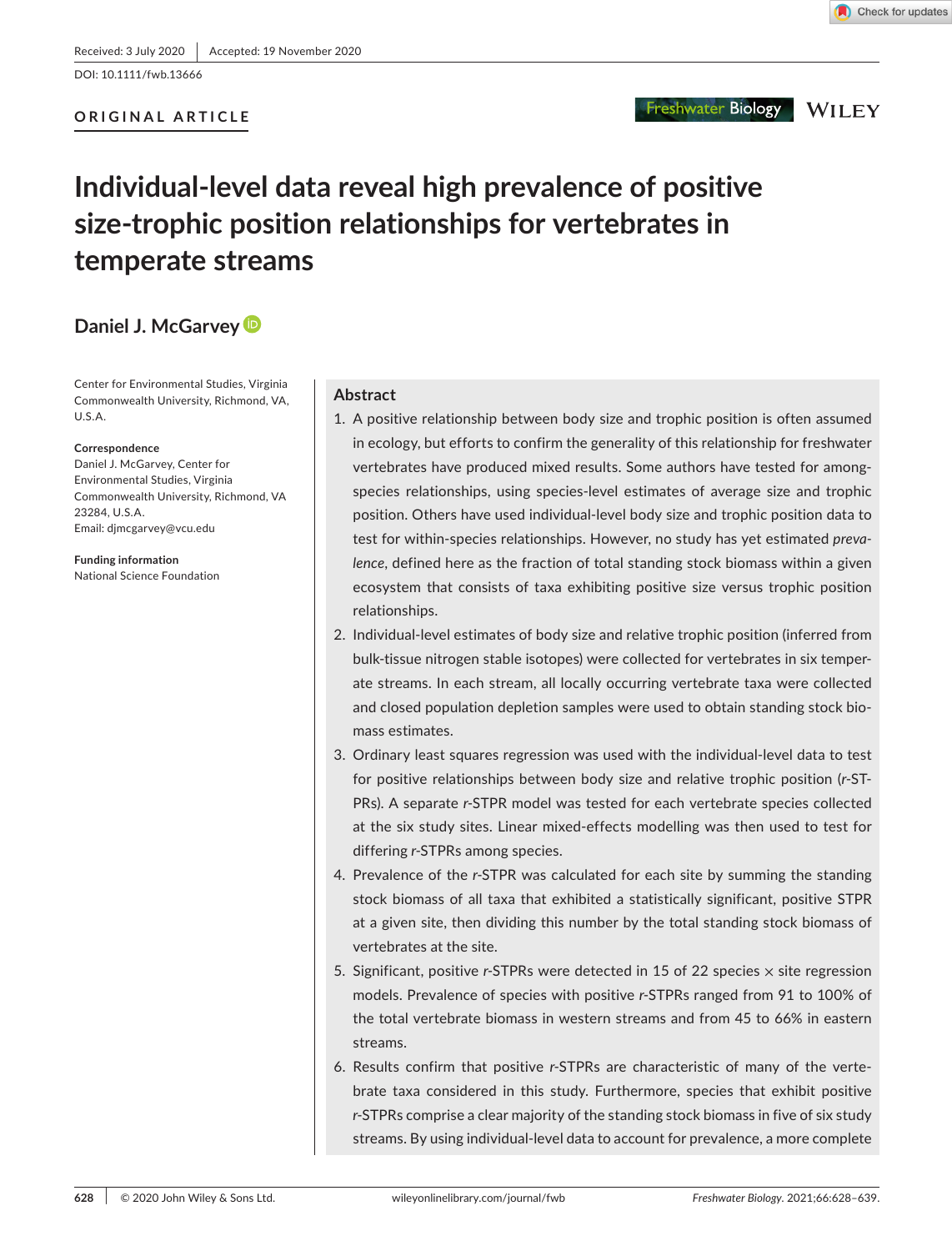**Freshwater Biology – WII FV** 629

understanding of size-dependent trophic dynamics should be possible in freshwater ecosystems.

#### **KEYWORDS**

<sup>15</sup>N stable isotope, biomass, linear regression, size-selective predation, stream fishes

#### **1** | **INTRODUCTION**

Body size is fundamental to many physiological and ecological processes, ranging from individual metabolism and growth rate to the regulation of population density and production (Brown et al., 2004; Peters, 1983). Because body size is predicted to increase with trophic position (Elton, 1927), it also plays a central role in predator–prey and food web theory (Arim et al., 2010; Brose et al., 2019; Cohen et al., 1993). For instance, if predators and their prey adhere to a predictable body size–trophic position relationship (STPR), complex ecosystems can be summarised by relatively simple models, such as trophic pyramids (Trebilco et al., 2013).

Efforts to document STPRs for aquatic vertebrates have often focused on among-species comparisons, in which each species is represented by a single, average body size and average trophic position estimate. Multiple species' averages are then combined to test for an overall STPR. So far, results from among-species studies have been mixed. Some studies report strong evidence for positive STPRs (e.g. Dantas et al., 2019). Some report conditional outcomes, with significant, positive STPRs detected for specific sub-groups of aquatic vertebrates (e.g. Potapov et al., 2019; Riede et al., 2011; Romanuk et al., 2011). Others report no evidence for positive STPRs (e.g. Layman et al., 2005).

Tests for positive STRPs have also been conducted within species. These tests use individual-level estimates of body size and trophic position, collected across a range of sizes, to track changes throughout a species' life history (Mittelbach et al., 1988; Trebilco et al., 2013; Woodward & Warren, 2007). Such tests may be particularly instructive because species-level averages can obscure STPRs for stage-structured organisms that experience ontogenetic shifts in feeding behaviour (Mittelbach & Persson, 1998; Osenberg et al., 1994; Werner & Gilliam, 1984). Using individual-level data, some authors have reported strong evidence of positive STPRs for aquatic vertebrates (e.g. Fraley et al., 2020; Jacobi et al., 2020), while others have reported significant STPRs for some, but not all species (e.g. Fry et al., 1999; Keppeler et al., 2020).

One dimension of the STPR debate that has not yet been addressed is the relative abundance or biomass of individuals that adhere to positive STPRs. The concept is herein labelled *prevalence* and defined as the fraction of total standing stock biomass, within a given ecosystem, that consists of individuals exhibiting positive STPRs. Prevalence testing necessarily requires individual-level data, collected for all co-occurring species within a system. Individual estimates of size and trophic position are used to test the STPR at the species-level. Species-level results are then compiled at the community-level. In this way, prevalence is a hybrid

concept in STPR research; it integrates within- and among-species results.

When the biomasses of co-occurring taxa are similar, prevalence will be likely to reflect traditional STPR results. For example, in a theoretical community where half of the resident species exhibit positive STPRs and biomass is evenly distributed among species, prevalence will be *c*. 0.5. However, in a community where biomass is dominated by a few taxa, the prevalence of positive STPRs will depend upon the abundances and/or sizes of individuals within the community. Prevalence and the functional importance of the STPR may therefore be high in a system where only one or several taxa exhibit a positive STPR, so long as these taxa comprise a large fraction of the total biomass.

This study explores STPR prevalence within freshwater ecosystems, using aquatic vertebrates from temperate streams in the eastern and western U.S.A. as model systems. Two specific questions are addressed: (1) Are positive STPRs common among vertebrate taxa when individual-level body size and trophic position estimates are examined? and (2) Is STPR prevalence for aquatic vertebrates high or low in temperate streams? To answer these questions, original body size and nitrogen stable isotope data were collected for vertebrates in each of six study streams. Sampled vertebrates included all locally occurring fishes and primarily aquatic amphibians. Regression models of the STPR were then tested separately for each vertebrate taxon within a given stream, using the nitrogen stable isotope data as a proxy for trophic position. Finally, system-level prevalence was estimated at each site by calculating total standing stock biomass (individuals of all species combined), then comparing it with the summed biomass of taxa that exhibited a significant, positive STPR.

# **2** | **METHODS**

# **2.1** | **Study sites**

Vertebrates were sampled from three eastern U.S. streams in July 2017 and from three western U.S. streams in July 2018 (Figure 1). Falls Creek is a second-order tributary to the Chuwach River (Columbia River Basin) in Okanogan County, Washington (48.646°N; −120.165°W; 876 m above sea level [a.s.l.]). It is a high elevation desert stream within the Okanogan National Forest. Lookout Creek is a fourth-order tributary to the McKenzie River (Columbia River Basin) in Lane County, Oregon (44.231°N; −122.218°W; 534 m a.s.l.). It flows through old-growth coniferous forest and lies within the H.J. Andrews Experimental Forest. Sagehen Creek is a second-order tributary to the Truckee River in Nevada County, California (39.431°N;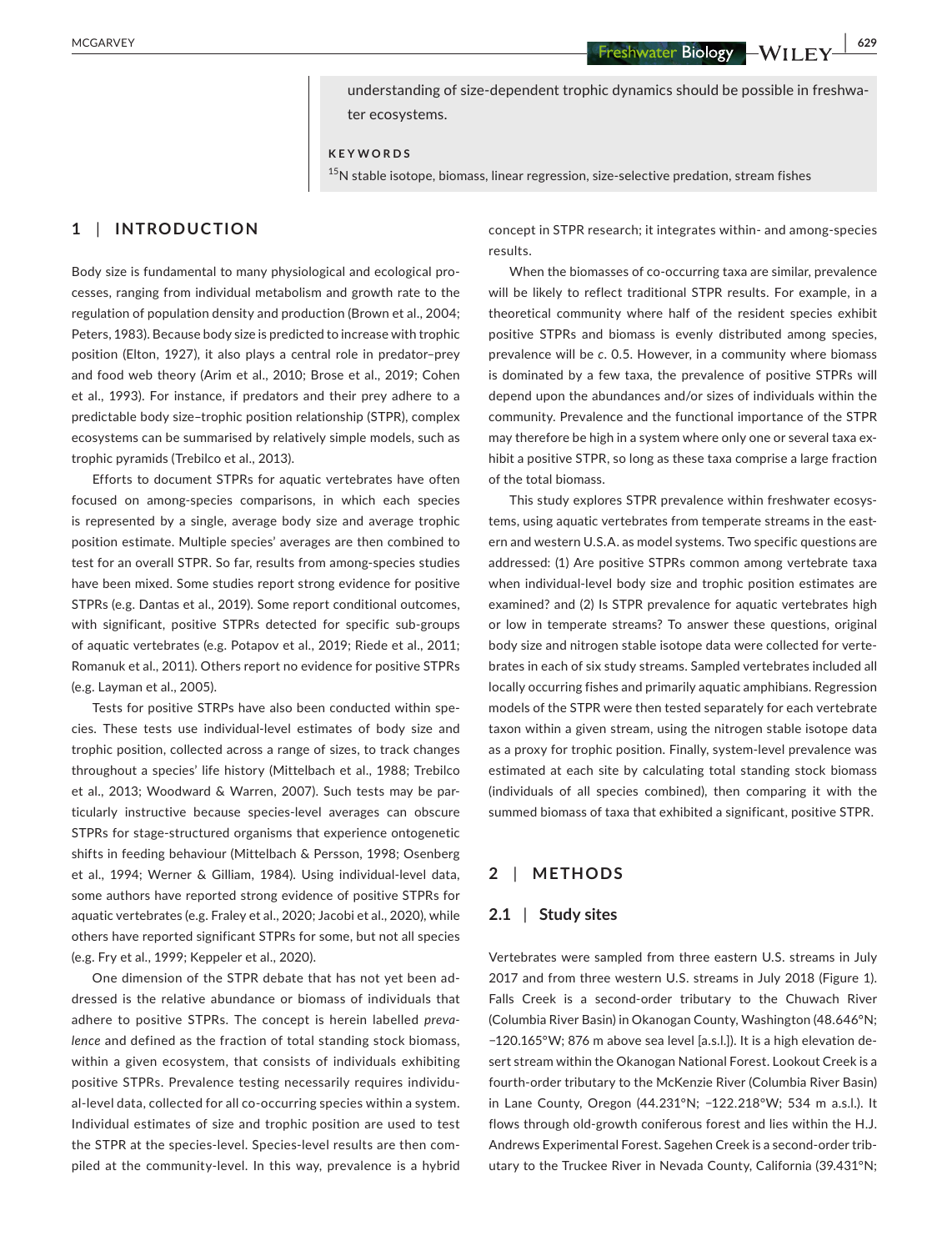

**FIGURE 1** Map of the six study streams. Site locations are indicated by the six coloured circles. A representative photo of each stream is included with basic descriptive information, including wetted channel width, water temperature, and specific conductance. Channel width is the mean of 10-20 measurements (±1 *SD*) collected at each site. Temperature and conductance values are instantaneous summer measurements, collected in situ with an electronic meter

−120.241°W; 1937 m a.s.l.). It is an alpine meadow stream that flows through the Sagehen Creek Field Station. Paddy Run is a secondorder tributary to the North Fork Shenandoah River (Potomac River Basin) in Frederick County, Virginia (39.056°N; −78.512°W; 434 m a.s.l.). It is a deciduous forest stream within the George Washington National Forest. Posey Creek is a second-order tributary to the South Fork Shenandoah River (Potomac River Basin) in Warren County, Virginia (38.893°N; −78.147°W; 244 m a.s.l.). It lies within the Smithsonian Conservation Biology Institute campus and is a node in the National Ecological Observatory Network. Fighting Creek is a third-order tributary to the Little Pigeon River (Tennessee River Basin) in Sevier County, Tennessee (35.686°N; −83.541°W; 447 m.a.s.l.). It lies near the northcentral margin of Great Smoky Mountains National Park. Substrate within each stream was predominantly boulder and cobble, with isolated reaches of gravel and sand. Silty, depositional areas were observed at only one site (Posey Creek, VA). All study streams flow through forested catchments where anthropogenic disturbance is minimal.

#### **2.2** | **Vertebrate and stable isotope samples**

At each site, block nets were secured at the upstream and downstream ends of a 100–200 m sampling reach, with longer reaches

used in wider streams. A 3-pass depletion survey was then performed in each stream with a 5-person crew and a Halltech HT-2000 backpack electrofisher. Stunned vertebrates were netted and transferred to an aerated holding tank. Each captured specimen was identified to species, weighed as wet mass, and measured for total length.

Next, a stratified random sample of the captured individuals was selected for stable isotope analysis. For each vertebrate species that was represented by at least five individuals captured at a given site, four equal-interval size classes were established in situ that spanned the minimum to maximum range of observed total lengths. Up to 10 individuals were then randomly selected within each size class, euthanised in a lethal dose of Tricane-S (Syndel Laboratories), frozen and returned to the laboratory. All vertebrate sampling methods were approved by the Institutional Animal Care and Use Committee of Virginia Commonwealth University (IACUC permit AD10001331).

In the laboratory, specimens were thawed, oven-dried at 60°C for 48 hr, then weighed whole (mg dry mass). For each of the dried specimens, a sample of dorsal muscle tissue (i.e., white muscle; see Pinnegar & Polunin, 1999) was collected, ground to a fine powder with mortar and pestle, then encapsulated in tin. Oven-dried specimens weighing <100 mg dry mass were excluded because it was difficult to obtain sufficient sample material (≥0.5 mg ground tissue). All encapsulated samples were shipped to the Stable Isotope Facility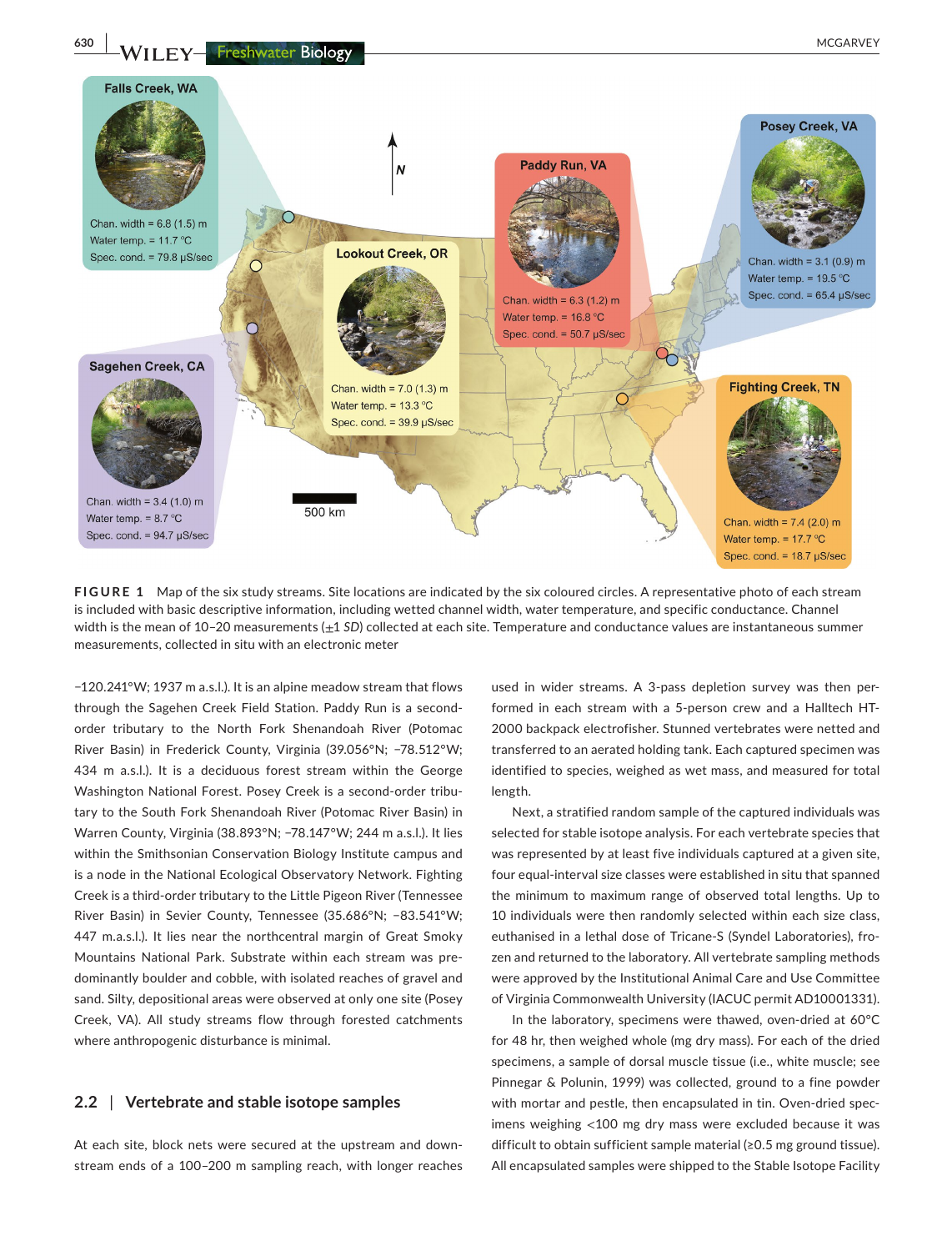**FIGURE 2** Boxplots of the  $\delta^{15}N$  data. Results are grouped by species in panel (a), with  $\delta^{15}N$  data from multiple sites included for some species (indicated by \*), and by study site (data for multiple species combined at each site) in panel (b). Separate  $\delta^{15}$ N data are shown for each species  $\times$  site combination in panel (c). Study sites are identified by the following codes: Pa, Paddy Run, Virginia; Po, Posey Creek, VA; Fi, Fighting Creek, Tennessee; Fa, Falls Creek, Washington; Lo, Lookout Creek, Oregon; Sa, Sagehen Creek, California. In each panel, the western U.S. streams are distinguished from the eastern U.S. streams by grey background shading









at the University of California, Davis for bulk-tissue nitrogen stable isotope analysis.

Reported bulk  $^{15}N:^{14}N$  ratios ( $\delta^{15}N$ ) were then used as indicators of trophic position in STPR models, rather than direct estimates of trophic position per se. This distinction is important because two additional pieces of information are needed to infer trophic position from  $\delta^{15}N$ : a baseline  $\delta^{15}N$  value to set a common point of reference between the  $\delta^{15}N$  scale and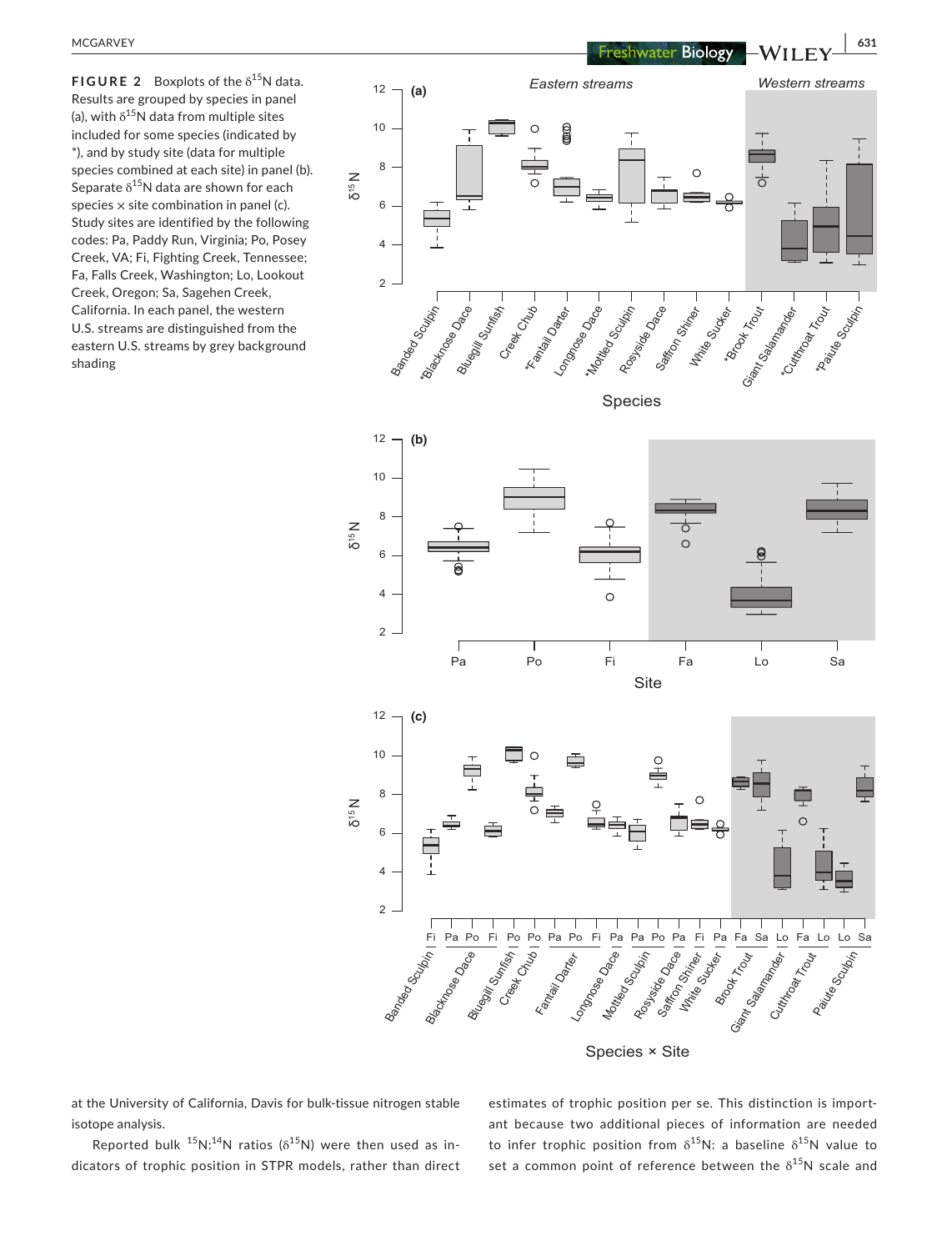**632 WII FY-Freshwater Biology Research Construction** MCGARVEY

the trophic position scale, and a trophic fractionation value to predict the increase in trophic position that is expected with a per-unit increase in  $\delta^{15}N$  (Post, 2002). Without independently confirmed trophic baselines and fractionation values for the six study streams, data analyses were limited to the bulk-tissue  $\delta^{15}N$ results. However, this was not a problem in STPR modelling because the conversion from  $\delta^{15}$ N to trophic position is a linear rescaling, analogous to the conversion between °F and °C. This means that the intercepts of STRP regression models (see *Data analysis* below) are dependent on the decision to use one scale or the other, but the model slopes are not. Thus, when testing for covariance between trophic position and another variable such as body size, or predicting a relative change in trophic position, bulk  $\delta^{15}$ N data can be used directly. It is in this context-detecting and estimating relative changes in trophic position with increasing body size-that  $\delta^{15}N$  is used herein. Nevertheless, to emphasize the difference between bulk-tissue  $\delta^{15}N$  and direct trophic position estimates, the STPR is hereafter referenced as the *relative* STPR (*r*-STPR).

### **2.3** | **Data analysis**

Prior to analysis, the oven-dried masses were  $log_{10}$  transformed to improve normality. Ordinary least squares regression was then used to model the *r*-STPR, treating  $\delta^{15}$ N as the dependent variable and log<sub>10</sub> dry mass as the independent variable. Each *r*-STPR model tested the null hypothesis that the least squares regression slope did not differ from zero (no significant *r-*STPR) against the 1-sided alternative of a positive slope (trophic position increases with body size). Because all tests were 1-sided, the *p*-values reported for the traditional 2-sided *t*-statistic in the regression results were divided by 2.

A separate species × site *r-*STPR model was built for every vertebrate species with  $\geq 5$   $\delta^{15}N$  samples from a given site, with an exception made for the Coastal Giant Salamander (*Dicamptodon tenebrosus*) in Lookout Creek. The sampling permit for Lookout Creek was limited to four harvested individuals of *D. tenebrosus* (one in each of four size classes). However, this large predator (Parker, 1993) accounted for almost 50% of the vertebrate standing stock biomass in Lookout Creek. Including it in the *r-*STPR models and prevalence analysis was therefore important.

Linear mixed-effects modelling was also used with a pooled dataset (all species and sites combined) to test for significant among-species differences in model slopes (fixed effect) while controlling for the random effect of study site (random intercept). Study site was treated as a random effect because  $\delta^{15}N$  baselines were highly variable among sites (see RESULTS and Figure 2) and multiple species were included from each site, violating the assumption of statistical independence. Likelihood ratio tests were used with the  $\chi^2$  statistic to assess the significance of fixed effects in nested model comparisons (Morrell, 1998). Statistical modelling was performed with R Statistical Software version 3.6.1 (R

Core Team, 2019) and the *lme4* package (Bates et al., 2015). Raw data and R code to recreate the *r-*STPR models (least squares and mixed-effects) are available online (see *Data availability* statement).

To estimate prevalence, each species collected at a given site was assigned to one of three categories, based on the respective species × site *r-*STPR model (least squares regression) result: (1) significant, positive slope; (2) non-significant result; or (3) untested due to low sample abundance (*n* < 5). Prevalence of positive *r-*STPRs was then calculated as the summed biomass of category 1 species at a site divided by the total standing stock biomass at that site (categories 1, 2, and 3 combined). Biomass was estimated for each species at a site as the sum of individual dry mass estimates. Total standing stock biomass at a site was then estimated as the sum of the species-level biomass estimates at that site.

For consistency, each of the biomass estimates used in prevalence calculations was inferred from the original field data, after converting individual wet mass to dry mass with the conversion factor of Waters (1977; 1.0 g wet = 0.2 g dry). Oven-dried weights were used in *r-*STPR models, but not to calculate standing stock biomass, because the oven-dried individuals (*n* = 301) comprised only a small fraction of the total number of individuals that were included in the standing stock biomass estimates ( $n = 2,516$ ). Using the Waters (1997) conversion factor in standing stock biomass estimates ensured that any bias in the wet-to-dry conversion was uniformly distributed among all prevalence results.

# **3** | **RESULTS**

Observed δ<sup>15</sup>*N* values ranged from 2.96–10.46 and were highly variable among species (Figure 2a). Variation in  $\delta^{15}$ N was also high within some species, such as Blacknose Dace (*Rhinichthys atratulus*) and Paiute Sculpin (*Cottus beldingii*), but this was an artifact of differing  $\delta^{15}$ N baselines among study sites. Three distinct  $\delta^{15}$ N baselines were likely to be detected among the six study sites: a low  $\delta^{15}N$ baseline (median =  $3.69$ ) in Lookout Creek; an intermediate baseline (median  $= 6.33$ ) in Paddy Run and Fighting Creek; and a high baseline (median = 8.66) in Posey Creek, Falls Creek, and Sagehen Creek (Figure 2b). When this  $\delta^{15}$ N baseline variation was accounted for, using specific species  $\times$  site combinations of the  $\delta^{15}N$  data, the within species variation observed in Figure 2a was greatly reduced (Figure 2c).

Samples sizes were adequate (including the exception for Coastal Giant Salamander; see *Data analysis* above) to build 22 individual-level, species × site *r-*STPR models. Of these, 15 exhibited significantly positive slopes (1-sided *p* ≤ 0.05; see Table 1). *r-*STPRs were most evident in western U.S. streams where significant, positive slopes were observed for all modeled species (Figure 3). In eastern streams, 8 of 15 *r-*STPR model slopes were significantly positive. Among all streams and species, *r-*STPR slopes ranged from 0.49 for the White Sucker (*Catostomus commersonii*) to 2.80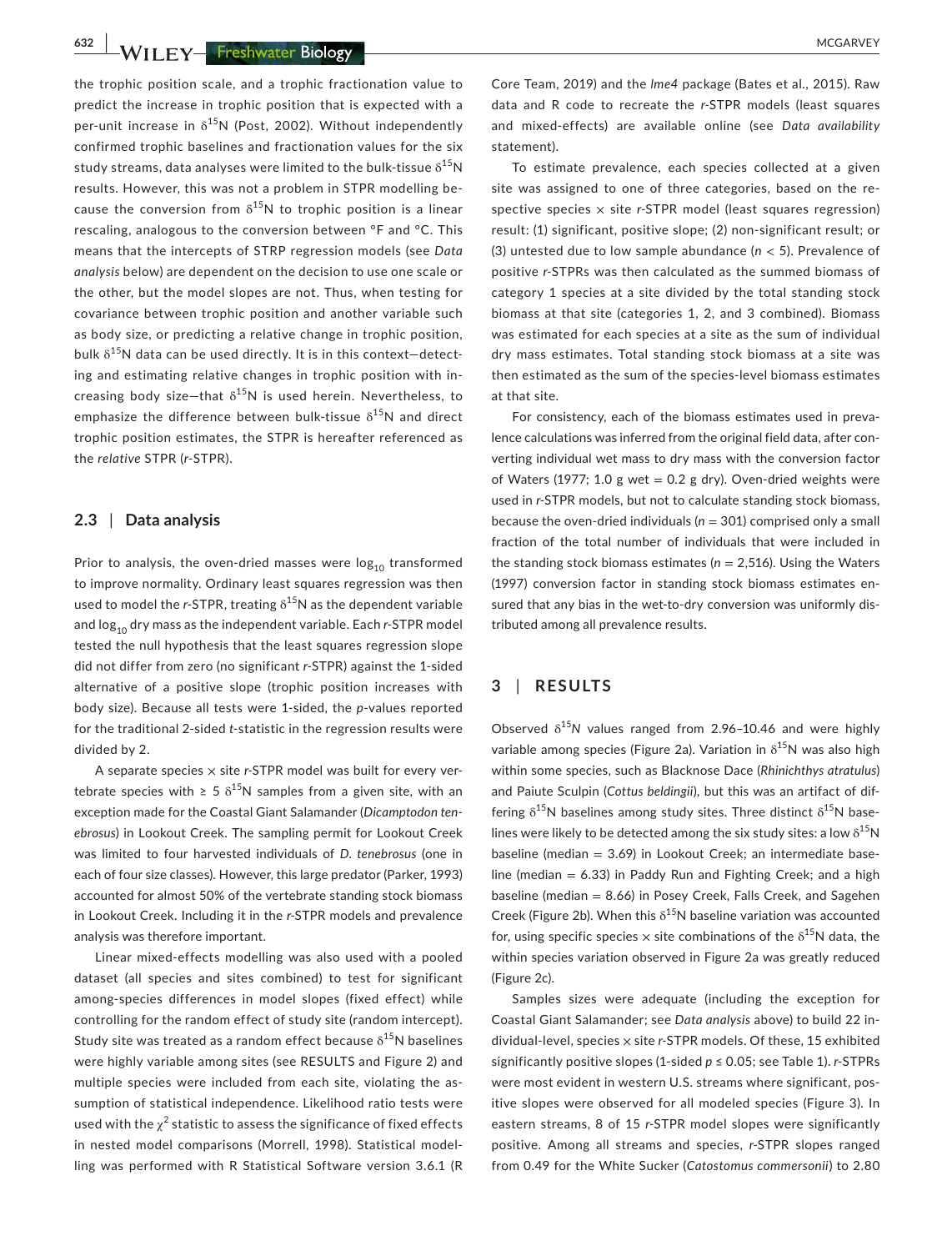**<u>MCGARVEY</u> BIOLOGY BIOLOGY BIOLOGY BIOLOGY BIOLOGY BIOLOGY** 

**TABLE 1** Results from ordinary least squares regression models predicting  $\delta^{15}$ N as a function of log<sub>10</sub> individual dry mass. For each model, the sample size (*n*), range of body sizes (min − max) in g dry mass, coefficient of determination (*r* 2 ), and *p*-value from a one-sided *t*-test of the slope is reported. Slope and intercept estimates are shown with their corresponding standard errors in parentheses (±1 *SE*). Slope estimates are directly comparable among all models, but intercept estimates are not; intercepts are scaled differently among study sites because the  $\delta^{15}N$  data are influenced by variable  $\delta^{15}N$  baseline values at each site. Superscript labels A-F are therefore shown with the intercepts to indicate results that are from the same sites and therefore directly comparable

| <b>Site</b>        | <b>Species</b>                                       | $\mathsf{n}$   | Size range     | $r^2$ | $\boldsymbol{p}$ | Slope           | Intercept           |
|--------------------|------------------------------------------------------|----------------|----------------|-------|------------------|-----------------|---------------------|
| Falls Creek, WA    | <b>Brook trout (Salvelinus</b><br>fontinalis)        | 11             | 4.59-18.94     | .579  | .003             | 1.213 (0.345)   | $3.756(1.385)^{A}$  |
|                    | Cutthroat trout<br>(Oncorhynchus clarkii)            | 9              | $0.24 - 20.60$ | .782  | .001             | 0.785(0.157)    | 5.009 $(0.577)^A$   |
| Lookout Creek, OR  | Coastal giant salamander<br>(Dicamptodon tenebrosus) | $\overline{4}$ | 1.54-17.28     | .812  | .049             | 2.803 (0.954)   | $-6.299(3.600)^{B}$ |
|                    | Cutthroat trout                                      | 33             | $0.10 - 11.55$ | .831  | < .001           | 1.270 (0.103)   | $0.709(0.300)^B$    |
|                    | Paiute sculpin (Cottus<br>beldingii)                 | 32             | $0.15 - 2.26$  | .805  | < .001           | 1.103 (0.099)   | $0.514(0.282)^{B}$  |
| Sagehen Creek, CA  | <b>Brook trout</b>                                   | 20             | $0.13 - 23.95$ | .819  | < .001           | 0.929(0.103)    | 5.403 $(0.353)^C$   |
|                    | Paiute sculpin                                       | 31             | $0.10 - 3.23$  | .660  | < .001           | 0.931(0.124)    | 5.712 $(0.357)^C$   |
| Paddy Run, VA      | <b>Blacknose dace (Rhinichthys</b><br>atratulus)     | 16             | $0.10 - 1.07$  | .029  | .264             | 0.094(0.145)    | 6.209 $(0.363)^D$   |
|                    | Fantail darter (Etheostoma<br>flabellare)            | 10             | $0.10 - 0.49$  | .309  | .048             | 0.607(0.321)    | 5.626 $(0.731)^D$   |
|                    | Longnose dace (Rhinichthys<br>cataractae)            | 14             | $1.34 - 6.63$  | .027  | .288             | 0.196(0.340)    | 5.741 $(1.179)^D$   |
|                    | Mottled sculpin (Cottus<br>bairdii)                  | 12             | $0.22 - 3.08$  | .918  | < .001           | 1.379 (0.130)   | $1.924(0.388)^D$    |
|                    | Rosyside cace (Clinostomus<br>funduloides)           | 8              | $0.37 - 1.42$  | .866  | < .001           | 2.143(0.345)    | $0.512(0.985)^D$    |
|                    | White sucker (Catostomus<br>commersonii)             | 5              | 5.08-25.05     | .697  | .039             | 0.490(0.187)    | 4.208 $(0.754)^D$   |
| Posey Creek, VA    | Blacknose dace                                       | 14             | $0.10 - 0.78$  | .245  | .036             | $-0.723(0.366)$ | $10.967(0.901)^E$   |
|                    | Bluegill sunfish (Lepomis<br>macrochirus)            | 5              | $0.83 - 5.42$  | .282  | .179             | 0.614(0.566)    | $8.185(1.777)^E$    |
|                    | Creek chub (Semotilus<br>atromaculatus)              | 15             | $0.58 - 33.14$ | .370  | .008             | 0.782(0.283)    | 5.457 $(1.000)^E$   |
|                    | Fantail darter                                       | 5              | $0.10 - 0.46$  | .105  | .298             | 0.330(0.557)    | 8.943 $(1.263)^E$   |
|                    | Mottled sculpin                                      | 13             | $0.25 - 2.24$  | .514  | .003             | 0.841(0.247)    | $6.427(0.741)^E$    |
| Fighting Creek, TN | <b>Banded sculpin (Cottus</b><br>carolinae)          | 17             | $0.11 - 2.32$  | .679  | < .001           | 1.536 (0.273)   | $0.890(0.797)^F$    |
|                    | Blacknose dace                                       | 8              | $0.16 - 1.20$  | .292  | .084             | 0.534(0.340)    | 4.764 $(0.867)^F$   |
|                    | <b>Fantail darter</b>                                | 10             | $0.17 - 0.70$  | .552  | .007             | 1.391(0.443)    | $3.156(1.102)^F$    |
|                    | Saffron shiner (Notropis<br>rubricroceus)            | 9              | $0.25 - 0.59$  | .012  | .390             | $-0.376(1.294)$ | 7.533 $(3.357)^F$   |

for the Coastal Giant Salamander (Table 1). Nested comparisons of mixed-effects models (likelihood ratio tests for pooled data) confirmed the overall significance ( $\chi^2$  *p* ≤ 0.05) of dry mass as a key predictor of  $\delta^{15}N$  (first comparison, Table 2). Subsequent tests confirmed significant differences ( $\chi^2$  *p* ≤ 0.05) among species in model intercepts (second comparison, Table 2) and model slopes (third comparison, Table 2).

Prevalence of positive *r-*STPRs was consistently high in western streams, ranging from 0.91 to 1.00 (Figure 3). Prevalence was lower in eastern streams, where it ranged from 0.45 to 0.66.

# **4** | **DISCUSSION**

To my knowledge, this study is the first to estimate the biomass prevalence of positive *r-*STPRs. Confirmed prevalence was >0.90 in each western stream and ≥0.45 in each of the eastern streams. Although novel, these results are not entirely surprising. Many aquatic vertebrates feed upon smaller invertebrate and/or vertebrate prey that are readily available in temperate streams (Allan, 1981; Angermeier, 1982; Meehan, 1996; Rosenfeld, 2000). As these vertebrate predators grow, ontogenetic shifts from lower-to-higher trophic level prey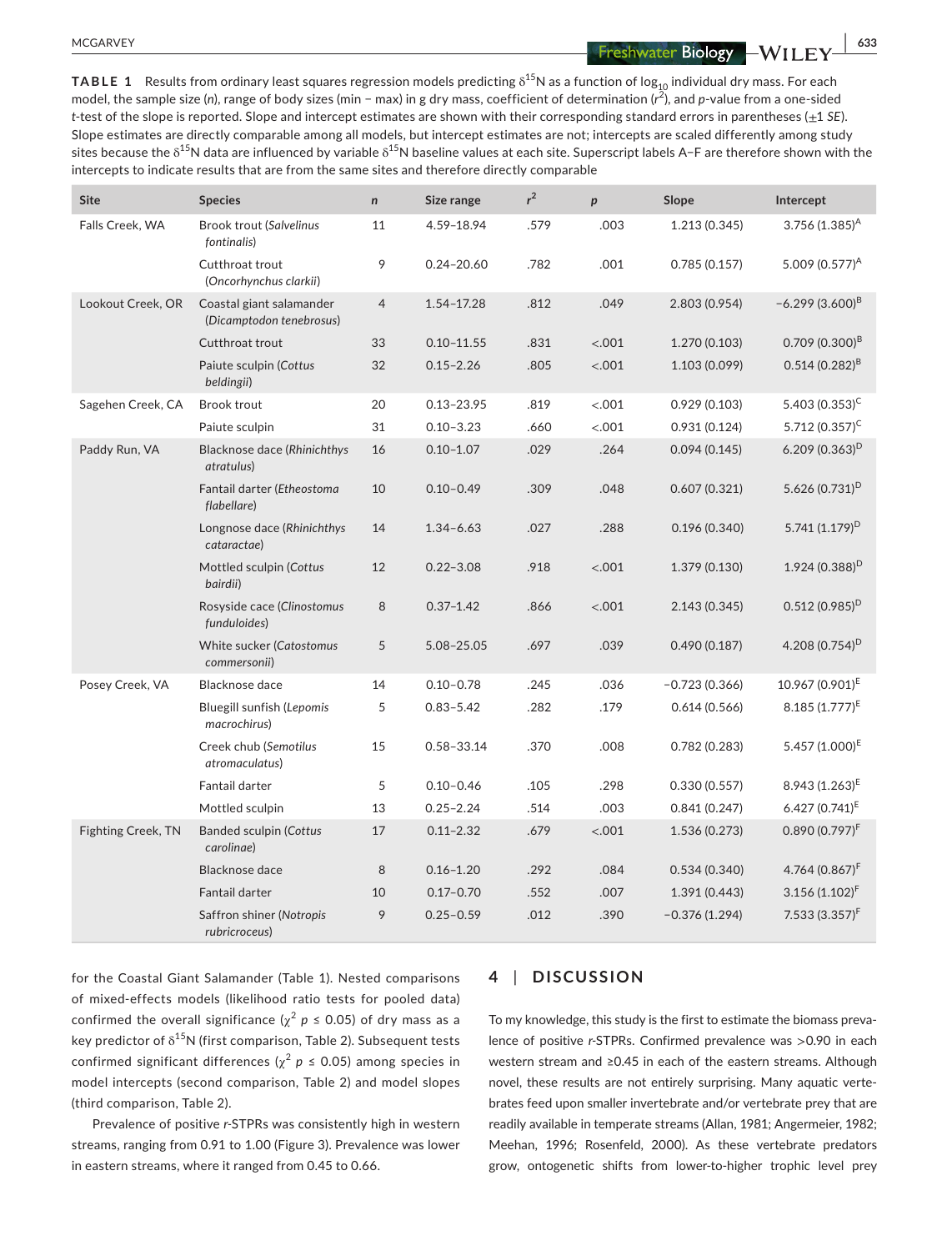

**FIGURE 3** Scatterplots of individual dry mass and  $\delta^{15}N$  data for vertebrates that exhibited significant *r*-STPRs, organised by study site. Each scatterplot represents multiple species, with species distinguished by colour and symbol. Coloured sections in the inset doughnut (pie) charts show the proportion of the total sample biomass in each stream that is represented by the plotted species. Black doughnut chart sections (n.s. labels) represent the cumulative biomass of species that were modelled but did not provide evidence of a significant, positive *r-*STPR. Gray sections (untest labels) represent the cumulative biomass of untested species; taxa that were collected at a given site, but not included in *r-*STPR tests due to low sample sizes (*n* < 5). The prevalence or fraction of total sample biomass comprised by species with significant *r-*STPRs is listed in the center of each doughnut chart. For instance, cutthroat trout, Paiute sculpin (*Cottus beldingii*), and coastal giant salamander (*Dicamptodon tenebrosus*), each of which exhibit a significant *r-*STPR, account for 91% of the total sample biomass in Lookout Creek

(García-Berthou, 2002; Olson, 1996; Sammons et al., 1994) are enabled by increasing mouth gape (Keppeler & Winemiller, 2020) and reinforced by selective consumption of larger prey items (Grant & Noakes, 1986; Newman & Waters, 1984; Wilbur, 1988). These changes will tend to promote positive *r-*STPRs (Arim et al., 2010), thereby creating the necessary conditions for high prevalence.

Moreover, some of the reported prevalence values may be conservative. In Lookout Creek, the *untested* fraction of standing stock biomass was comprised entirely of small, unidentified salmonids that did not meet the minimum size requirement for  $\delta^{15}N$  analysis (≥100 mg dry mass). These small specimens were most likely to be juvenile cutthroat trout (*Oncorhynchus clarkii*), the dominant salmonid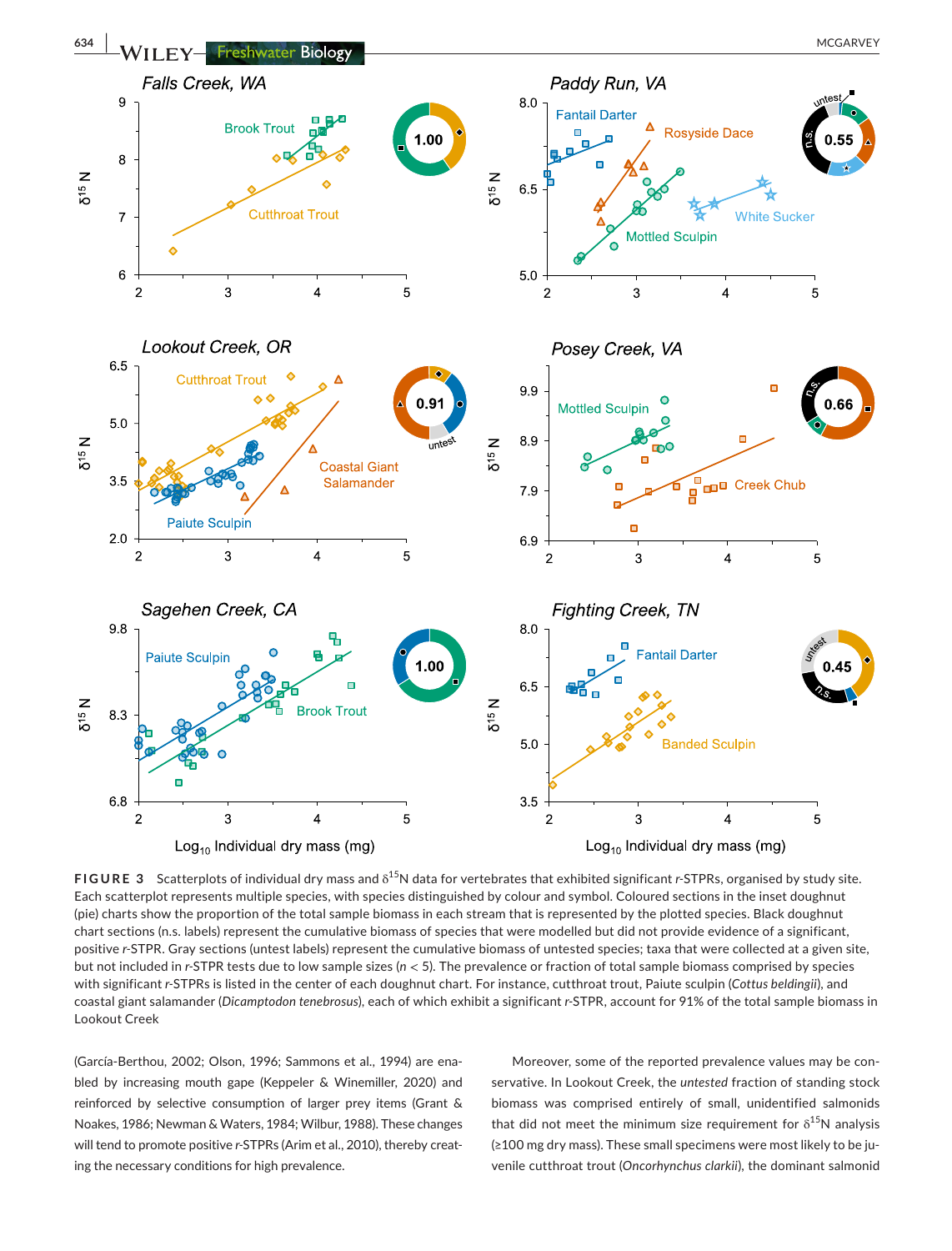**<u>Freshwater Biology</u></u>**  $-WII$  **FY**  $\frac{1}{2}$ 

| TABLE 2 Summary of linear mixed-effects r-STPR model comparisons (likelihood ratio tests), including model degrees of freedom, AIC                    |
|-------------------------------------------------------------------------------------------------------------------------------------------------------|
| values, model deviance (dev.), $\chi^2$ statistics with degrees of freedom, and $\chi^2$ p-values. In each of the pairwise comparisons, the new model |
| term is highlighted with bold text. The final model (bottom row) includes additive, fixed effects of individual dry mass (DM) and species             |
| identity and a multiplicative effect between DM and species, with the random effect of study site                                                     |

| Model                              | df             | <b>AIC</b> | dev.   | $\chi^2$ (df) | $\chi^2$ p      |
|------------------------------------|----------------|------------|--------|---------------|-----------------|
| $1 + (1)$ Site)                    | 3              | 672.26     | 666.26 |               |                 |
| $1 + DM + (1)$ Site)               | $\overline{4}$ | 638.65     | 630.65 | 35.61(1)      | $2.41e^{-9}$    |
| $1 + DM + (1 Site)$                | 4              | 638.65     | 630.65 |               |                 |
| $1 + DM +$ Species + (1 Site)      | 17             | 357.48     | 323.48 | 307.17(13)    | $< 1.00e^{-15}$ |
| $1 + DM + Species + (1 Site)$      | 17             | 357.48     | 323.48 |               |                 |
| $1 + DM \times$ Species + (1 Site) | 30             | 319.01     | 259.01 | 64.47 (13)    | $8.24e^{-09}$   |

within the Lookout Creek drainage (Gregory & Arismendi, 2020). If so, they were constituents of the positive *r-*STPR for larger cutthroat trout in Lookout Creek and prevalence in all three western streams was effectively 1.0. Similarly, the untested group in Fighting Creek, which constituted 20% of the vertebrate biomass, included several large rainbow trout (*Oncorhynchus mykiss*) and river chub (*Nocomis micropogon*). Sample sizes were too small to model the *r-*STPR for these species, but both are size-selective predators that experience ontogenetic shifts in feeding behaviour (Bisson, 1978; Lachner, 1950; Segnini & Bastardo, 1995). Thus, it is likely that larger sample sizes would reveal positive *r-*STPRs for these two species and increase the prevalence estimate in Fighting Creek to >0.6.

Direct comparisons with other systems are not yet possible because the prevalence analyses and results are novel. However, some preliminary insight can be gained by comparing the eastern and western study streams. The observed range of prevalence values in eastern streams suggests their vertebrate communities incorporate a mix of: (1) individuals that selectively consume larger, higher trophic level prey as they grow (e.g. creek chub, *Semotilus atromaculatus*, and mottled sculpin, *Cottus bairdii*); and (2) individuals that capture prey opportunistically throughout their life histories, without evidence of size-selective or gape-limited predation (e.g. blacknose dace). This interpretation is consistent with empirical studies showing that both types of predatory behaviour are common among vertebrate taxa in small eastern streams. For instance, gut content analysis has confirmed the hypothesis of size-selective predation by creek chub (Barber & Minckley, 1971; Magnan & Fitzgerald, 1984) and mottled sculpin (Gilson & Benson, 1979; McGinley, 2013). However, gut contents studies for blacknose dace concluded that opportunistic predation is common (Bragg, 1978; Pappantoniou & Dale, 1982), with no consistent relationship between prey size and predator size (Noble, 1965).

Conspicuously absent from the eastern vertebrate samples were herbivores that selectively consume fresh photosynthetic material. For example, the central stoneroller (*Campostoma anomalum*) is a common herbivore that feeds primarily on diatoms and blue–green algae (Evans-White et al., 2001; Power & Matthews, 1983) and can achieve high densities (>2 individuals/m $^2$ ; Mundahl & Ingersoll, 1989; Power et al., 1985) when these resources are abundant. Absence of the central stoneroller within the eastern study streams, despite its

known presence within the parent drainages (Etnier & Starnes, 1993; Jenkins & Burkhead, 1994; Lennon & Parker, 1960), may indicate that local instream primary production was insufficient to sustain populations of large herbivores. This hypothesis is consistent with the general observation that small, headwater streams within eastern U.S. deciduous forests are heterotrophic systems (Lamberti & Steinman, 1997; Sinsabaugh, 1997) where allochthonous litter is the predominant source of bioavailable carbon (Benfield, 1997; Hornick et al., 1981). Invertebrates with rasping mandibles can process this material (Graça, 2001; Merritt et al., 2017) but most temperate stream vertebrates lack the morphological adaptations to chew and digest refractory, allochthonous litter (Barton, 2007; Goldstein & Meador, 2004).

In the western streams, prevalence values near 1.0 suggest that all resident vertebrates are size-selective predators. This is counterintuitive because diatoms and blue–green algae are often abundant in western montane streams that receive moderate to high levels of solar radiation (Leland et al., 1986; Minshall et al., 1983; Rounick & Gregory, 1981; Zucker, 1994). In these streams, herbivorous invertebrates such as the snail *Juga silicula* and the caddisfly *Dicosmoecus gilvipes* (Ellsworth, 2000; Gard, 1961; Lamberti et al., 1995; Leland et al., 1986) are common, yet no herbivorous vertebrates were detected. This may be due to harsh environmental conditions. Steep gradients and seasonally variable flows are typical of montane streams. To persist in these systems, vertebrates must be strong swimmers with streamlined profiles. Such *rheophilic* species (Bond et al., 1988; Moyle & Cech, 2004) tend to be predatory salmonids and cottids in western streams (Beecher et al., 1988; Gard & Flittner, 1974; McGarvey & Hughes, 2008). Longitudinal barriers may also be a factor. Herbivorous vertebrates are present in the parent drainage of each of the three western streams (see next paragraph) but in each case, impassable waterfalls or dams currently prevent them from reaching the study sites.

Additional research is now needed to place the prevalence results in a broader context. I suggest two priorities as logical next steps. First, prevalence should be examined in larger, downstream reaches, then compared with the values reported here for small streams. Instream primary production rates are predicted to increase in the mid-reaches of temperate rivers, as exposure to solar radiation increases (Vannote et al., 1980). Increased biomass of primary and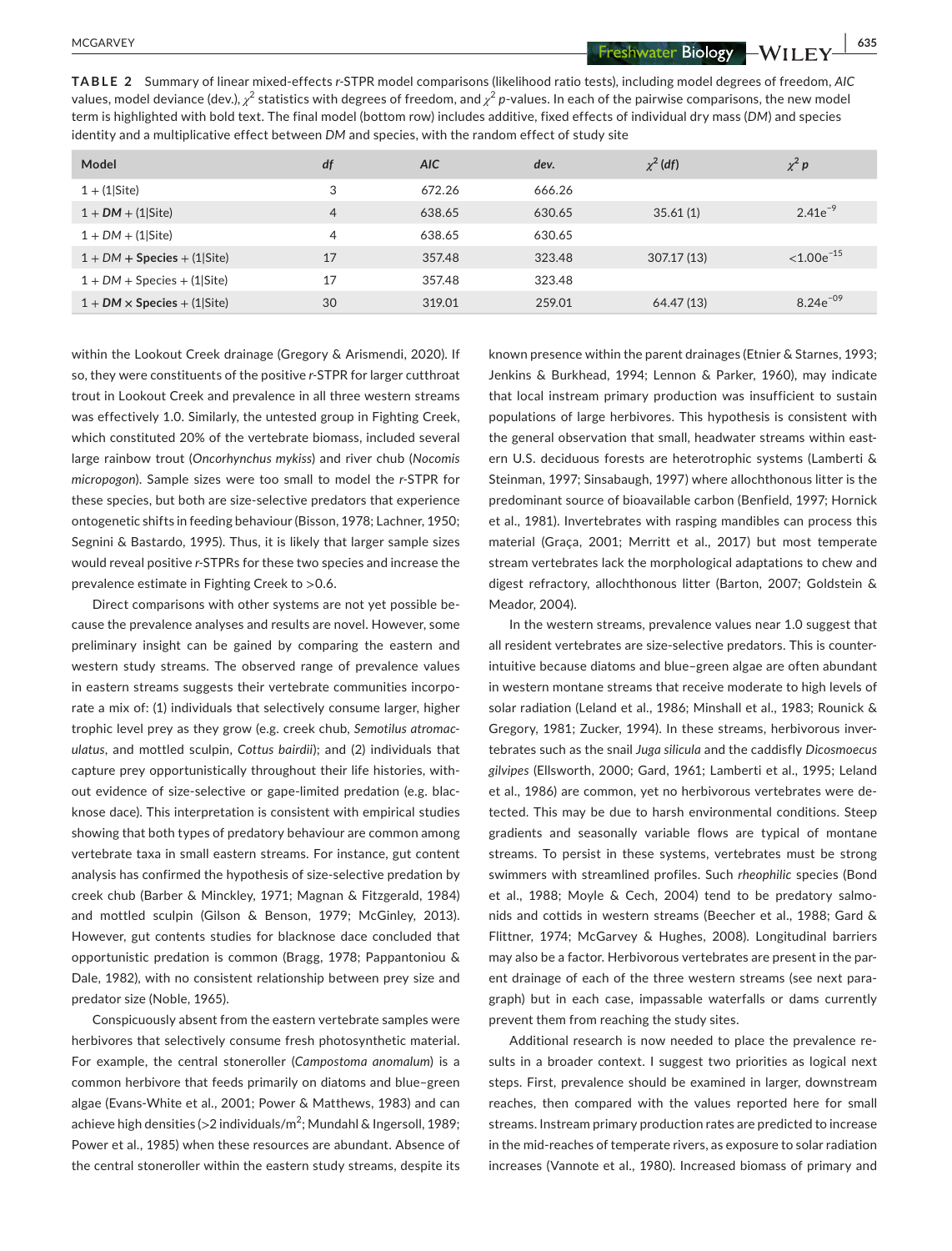**636 WILEY-Freshwater Biology Research Construction of the MCGARVEY MCGARVEY** 

facultative herbivores should therefore be possible. In the eastern rivers, common herbivorous vertebrates include the stonerollers (*Campostoma sp*.), southern redbelly dace (*Chrosomus erythrogaster*; Phillips, 1969), and invasive grass carp (*Ctenopharyngodon idella*; Cudmore & Mandrak, 2004). Common western examples include the chiselmouth (*Acrocheilus alutaceus*; Lassuy, 1991), largescale sucker (*Catostomus macrocheilus*; MacPhee, 1960), and mountain sucker (*Catostomus platyrhynchus*; Hauser, 1969). As the biomass of these vertebrate herbivores increases, prevalence of positive STPRs is predicted to decrease.

Second, prevalence should be estimated for aquatic invertebrates. Predatory invertebrates are abundant in temperate streams, where they often account for *c*, 10–50% of total invertebrate biomass (Cummins & Klug, 1979; Hawkins & Sedell, 1981; Kaylor & Warren, 2017; Wallace et al., 2015). Furthermore, many invertebrate predators exhibit considerable growth throughout their life histories. For example, between the first and last instars, the widespread alderfly *Sialis californica* increases its body mass by 3 orders of magnitude (Azam & Anderson, 1969). These observations suggest that positive STPRs may exist for many aquatic invertebrates and in some cases, prevalence may be comparable with vertebrate communities.

One point of caution when interpreting the *r*-STPR and prevalence results is the variable range of body sizes among the modelled species. For example, underrepresentation of small individuals was evident for some large-bodied taxa, including coastal giant salamander, longnose dace (*Rhinichthys cataractae*) and white sucker. This may have biased the *r*-STPR model slope and intercept estimates. Similarly, variable sample sizes may have influenced some of the *r*-STPR models. For instance, low statistical power resulting from a small sample size may explain why the *r*-STPR model was significant for fantail darter (*Etheostoma flabellare*) in Paddy Run (*n* = 10) and Fighting Creek (*n* = 10), but not in Posey Creek (*n* = 5). A post hoc regression analysis revealed no significant relationship between sample size (independent variable) and the *p*-values (dependent variable) from *r*-STPR models ( $F_{1, 20} = 2.094$ ;  $r^2 = 0.095$ ;  $p = 0.163$ ). Nevertheless, larger sample sizes and complete representation of all size classes should be prioritised in future research.

Another limitation of this study was the direct use of bulk-tissue  $\delta^{15}$ N data, without reference to site-specific isotopic baselines or accounting for distinct resource pools. As noted in the Methods, lack of an isotopic baseline at each site precluded estimation of absolute trophic levels and limited opportunities for comparison among systems (see Layman et al., 2012). Furthermore, multiple N source pools may have been incorporated in some of the vertebrate diets. This would bias the *r*-STPR results if the isotopic baselines of distinct pools were highly variable and species or size-classes within the same stream selectively consumed resources from different pools. In this situation, two co-occurring species or different life history stages of the same species may occupy similar trophic positions while exhibiting distinct  $\delta^{15}$ N values. This scenario was implicit in the STPR meta-analysis of Riede et al. (2011), who found that positive STPRs are more often detected in lentic than lotic systems; while lakes are primarily sustained by autochthonous resources, lotic systems depend

on a mix of autochthonous and allochthonous resources (Caraco & Cole, 2004). Concerns mentioned here could be addressed with mixing models that incorporate additional isotopic signatures (e.g.  $\delta^{13}$ C) and appropriate baselines (Layman et al., 2012). Alternatively, the use of amino acid compound specific  $\delta^{15}N$  samples, rather than bulk-tissue, would bypass the need to obtain isotopic baselines (Bowes & Thorp, 2015).

Despite these caveats, the *r*-STPR trends demonstrated in this study are comparable to STPRs reported for many other freshwater vertebrates. Examples include large piscivores such as northern pike (*Esox lucius*; Beaudoin et al., 1999; Paradis et al., 2008) and largemouth bass (*Micropterus salmoides*; Christensen & Moore, 2009; Fry et al., 1999, as well as omnivorous species, such as American gizzard shad (*Dorosoma cepedianum*; Fry et al., 1999) and bluegill sunfish (*Lepomis macrochirus*; Paterson et al., 2006). Collectively, the individual-level results reported here and elsewhere suggest that positive STPRs may be characteristic of many vertebrates in temperate freshwater ecosystems, with potential to drive moderate to high levels of prevalence. If so, it will be important to account for individual-level size-structure when studying community-level trophic dynamics.

#### **ACKNOWLEDGEMENTS**

Field sampling assistance was provided by Felisha Walls, Daijona Revell, Serena Moncion, Raquel Wetzell, Adriana Diaz, Khalil Carson, Vanessa Czeszynski, and Rick Haley. Funding was provided by the U.S. National Science Foundation (DEB-1553111).

#### **CONFLICT OF INTEREST**

The author has no personal or financial conflict to declare.

#### **DATA AVAILABILITY STATEMENT**

All raw data are available with a R script to recreate each of the regression models on figshare ([https://doi.org/10.6084/m9.figsh](https://doi.org/10.6084/m9.figshare.12594551.v1) [are.12594551.v1](https://doi.org/10.6084/m9.figshare.12594551.v1)).

#### **ORCID**

*Daniel J. McGarvey* <https://orcid.org/0000-0002-1218-5896>

#### **REFERENCES**

- Allan, J. D. (1981). Determinants of diet of Brook Trout (*Salvelinus fontinalis*) in a mountain stream. *Canadian Journal of Fisheries and Aquatic Sciences*, *38*, 184–192.
- Angermeier, P. L. (1982). Resource seasonality and fish diets in an Illinois stream. *Environmental Biology of Fishes*, *7*, 251–264. [https://doi.](https://doi.org/10.1007/BF00002500) [org/10.1007/BF00002500](https://doi.org/10.1007/BF00002500)
- Arim, M., Abades, S. R., Laufer, G., Loureiro, M., & Marquet, P. A. (2010). Food web structure and body size: Trophic position and resource acquisition. *Oikos*, *119*, 147–153. [https://doi.](https://doi.org/10.1111/j.1600-0706.2009.17768.x) [org/10.1111/j.1600-0706.2009.17768.x](https://doi.org/10.1111/j.1600-0706.2009.17768.x)
- Azam, K. M., & Anderson, N. H. (1969). Life history and habits of *Sialis rotunda* and *S. californica* in western Oregon. *Annals of the Entomological Society of America*, *62*, 549–558.
- Barber, W. E., & Minckley, W. L. (1971). Summer foods of the cyprinid fish *Semotilus atromaculatus*. *Transactions of the American Fisheries Society*,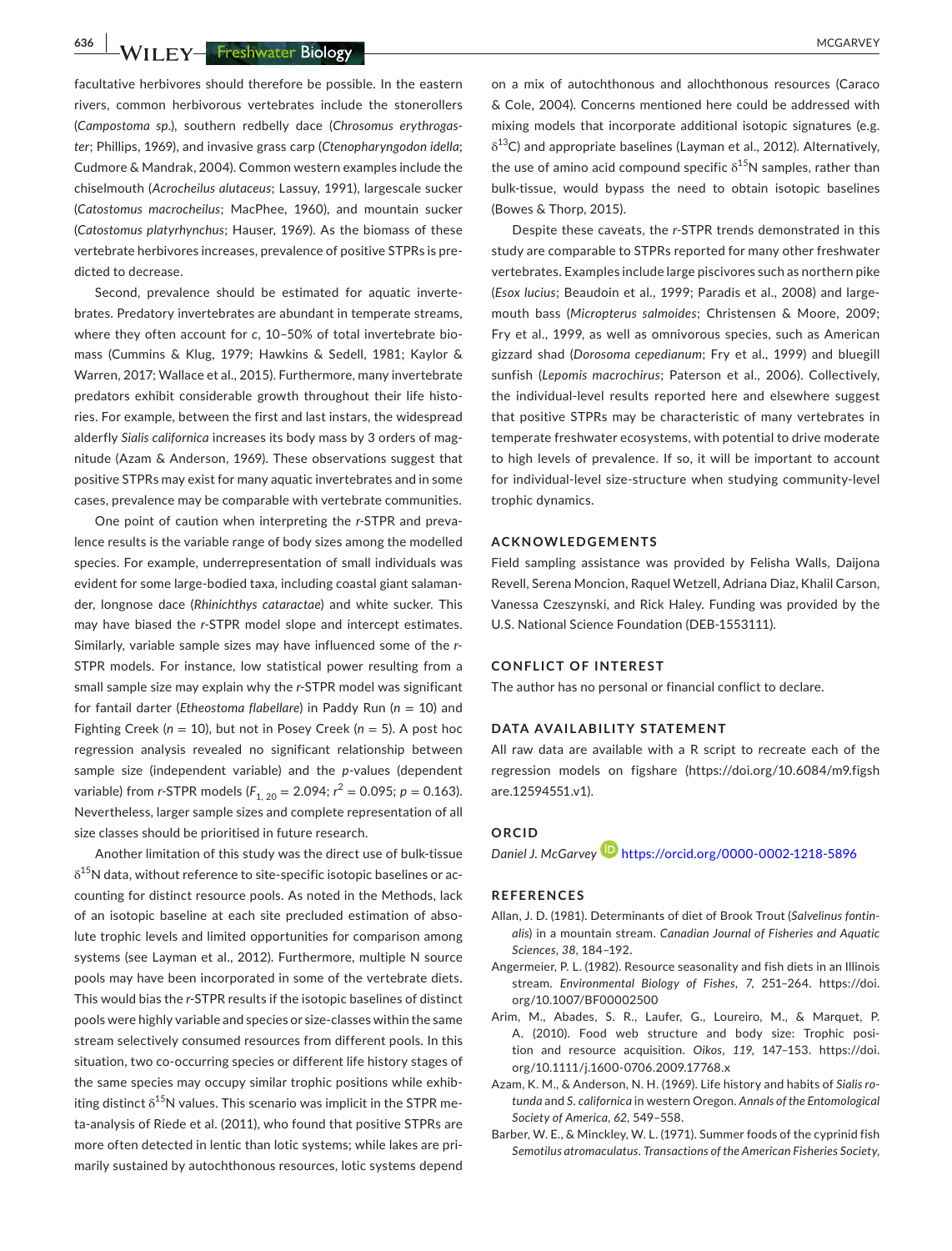**<u>MCGARVEY</u>** *Biology* **BIOLOGY BIOLOGY BIOLOGY BIOLOGY BIOLOGY** 

*100*, 283–289. [https://doi.org/10.1577/1548-8659\(1971\)100](https://doi.org/10.1577/1548-8659(1971)100%3C283:SFOTCF%3E2.0.CO;2)<283:S-FOTCF>[2.0.CO;2](https://doi.org/10.1577/1548-8659(1971)100%3C283:SFOTCF%3E2.0.CO;2)

Barton, M. (2007). *Bond's biology of fishes*, 3rd ed. Thomson Brooks/Cole.

- Bates, D., Maechler, M., Bolker, B. M., & Walker, S. (2015). Fitting linear mixed-effects models using lme4. *Journal of Statistical Software*, *67*, 1–48.
- Beaudoin, C. P., Tonn, W. M., Prepas, E. E., & Wassenaar, L. I. (1999). Individual specialization and trophic adaptability of Northern Pike (*Esox lucius*): An isotope and dietary analysis. *Oecologia*, *120*, 386– 396. <https://doi.org/10.1007/s004420050871>
- Beecher, H. A., Dott, E. R., & Fernau, R. F. (1988). Fish species richness and stream order in Washington State streams. *Environmental Biology of Fishes*, *22*, 193–209. <https://doi.org/10.1007/BF00005381>
- Benfield, E. F. (1997). Comparison of litterfall input to streams. *Journal of the North American Benthological Society*, *16*, 104–108. [https://doi.](https://doi.org/10.2307/1468242) [org/10.2307/1468242](https://doi.org/10.2307/1468242)
- Bisson, P. A. (1978). Diel food selection by two sizes of Rainbow Trout (*Salmo gairdneri*) in an experimental stream. *Journal of the Fisheries Research Board of Canada*, *35*, 971–975.
- Bond, C. E., Rexstad, E., & Hughes, R. M. (1988). Habitat use of twenty-five common species of Oregon freshwater fishes. *Northwest Science*, *62*, 223–232.
- Bowes, R. E., & Thorp, J. H. (2015). Consequences of employing amino acid vs. bulk-tissue, stable isotope analysis: A laboratory trophic position experiment. *Ecosphere*, *6*, art14.
- Bragg, R. J. (1978). *The distribution and ecology of the Blacknose Dace,*  Rhinicthys atratulus *(Hermann)*. MS Thesis, University of Nebraska
- Brose, U., Archambault, P., Barnes, A. D., Bersier, L.-F., Boy, T., Canning-Clode, J., … Iles, A. C. (2019). Predator traits determine food-web architecture across ecosystems. *Nature Ecology & Evolution*, *3*, 919–927. <https://doi.org/10.1038/s41559-019-0899-x>
- Brown, J. H., Gillooly, J. F., Allen, A. P., Savage, V. M., & West, G. B. (2004). Toward a metabolic theory of ecology. *Ecology*, *85*, 1771– 1789.<https://doi.org/10.1890/03-9000>
- Caraco, N., & Cole, J. (2004). When terrestrial organic matter is sent down the river: the importance of allochthonous carbon inputs to the metabolism of lakes and rivers. Chapter 20. In G. A. Polis, M. E. Power, & G. R. Huxel (Eds.), *Food Webs at the Landscape Level*, (301– 316). University of Chicago Press.
- Christensen, D. R., & Moore, B. C. (2009). Using stable isotopes and a multiple-source mixing model to evaluate fish dietary niches in a mesotrophic lake. *Lake and Reservoir Management*, *25*, 167–175. [https://](https://doi.org/10.1080/07438140902905588) [doi.org/10.1080/07438140902905588](https://doi.org/10.1080/07438140902905588)
- Cohen, J. E., Pimm, S. L., Yodzis, P., & Saldaña, J. (1993). Body sizes of animal predators and animal prey in food webs. *Journal of Animal Ecology*, *62*, 67–78.<https://doi.org/10.2307/5483>
- Cudmore, B., & Mandrak, N. (2004). Biological synopsis of Grass Carp (*Ctenopharyngodon idella*). *Canadian Manuscript Report of Fisheries and Aquatic Sciences*, 2705. [https://waves-vagues.dfo-mpo.gc.ca/](https://waves-vagues.dfo-mpo.gc.ca/Library/286222.pdf) [Library/286222.pdf.](https://waves-vagues.dfo-mpo.gc.ca/Library/286222.pdf)
- Cummins, K. W., & Klug, M. J. (1979). Feeding ecology of stream invertebrates. *Annual Review of Ecology and Systematics*, *10*, 147–172. <https://doi.org/10.1146/annurev.es.10.110179.001051>
- Dantas, D. D. F., Caliman, A., Guariento, R. D., Angelini, R., Carneiro, L. S., Lima, S. M. Q., … Attayde, J. L. (2019). Climate effects on fish body size–trophic position relationship depend on ecosystem type. *Ecography*, *42*, 1579–1586.<https://doi.org/10.1111/ecog.04307>
- Ellsworth, S. D. (2000). Influence of substrate size, Cladophora, and caddisfly pupal cases on colonization of macroinvertebrates in Sagehen Creek, California. *Western North American Naturalist*, *60*, 311–319.
- Elton, C. (1927). *Animal ecology*. Macmillan Co.
- Etnier, D. A., & Starnes, W. (1993). *The fishes of Tennessee*. University of Tennessee Press.
- Evans-White, M., Dodds, W. K., Gray, L. J., & Fritz, K. M. (2001). A comparison of the trophic ecology of the crayfishes (*Orconectes nais*

(Faxon) and *Orconectes neglectus* (Faxon)) and the central stoneroller minnow (*Campostoma anomalum* (Rafinesque)): Omnivory in a tallgrass prairie stream. *Hydrobiologia*, *462*, 131–144.

- Fraley, K. M., Warburton, H. J., Jellyman, P. G., Kelly, D., & Mcintosh, A. R. (2020). Do body mass and habitat factors predict trophic position in temperate stream fishes? *Freshwater Science*, *39*, 405–414. [https://](https://doi.org/10.1086/709131) [doi.org/10.1086/709131](https://doi.org/10.1086/709131)
- Fry, B., Mumford, P. L., Tam, F., Fox, D. D., Warren, G. L., Havens, K. E., & Steinman, A. D. (1999). Trophic position and individual feeding histories of fish from Lake Okeechobee, Florida. *Canadian Journal of Fisheries and Aquatic Sciences*, *56*, 590–600. [https://doi.org/10.1139/](https://doi.org/10.1139/f98-204) [f98-204](https://doi.org/10.1139/f98-204)
- García-Berthou, E. (2002). Ontogenetic diet shifts and interrupted piscivory in introduced Largemouth Bass (*Micropterus salmoides*). *International Review of Hydrobiology*, *87*, 353–363. [https://](https://doi.org/10.1002/1522-2632(200207)87:4%3C353:AID-IROH353%3E3.0.CO;2-N) [doi.org/10.1002/1522-2632\(200207\)87:4](https://doi.org/10.1002/1522-2632(200207)87:4%3C353:AID-IROH353%3E3.0.CO;2-N)<353:AID-IROH3 53>[3.0.CO;2-N](https://doi.org/10.1002/1522-2632(200207)87:4%3C353:AID-IROH353%3E3.0.CO;2-N)
- Gard, R. (1961). Effects of beaver on trout in Sagehen Creek, California. *The Journal of Wildlife Management*, *25*, 221–242. [https://doi.](https://doi.org/10.2307/3797848) [org/10.2307/3797848](https://doi.org/10.2307/3797848)
- Gard, R., & Flittner, G. A. (1974). Distribution and abundance of fishes in Sagehen Creek, California. *The Journal of Wildlife Management*, *38*, 347–358. <https://doi.org/10.2307/3800744>
- Gilson, R. F., & Benson, A. (1979). Prey preference and size-selective predation by the mottled sculpin (*Cottus bairdi bairdi* Girard). *Proceedings of the Pennsylvania Academy of Science*, *53*, 135–138.
- Goldstein, R. M., & Meador, M. R. (2004). Comparisons of fish species traits from small streams to large rivers. *Transactions of the American Fisheries Society*, *133*, 971–983. [https://doi.org/10.1577/](https://doi.org/10.1577/T03-080.1) [T03-080.1](https://doi.org/10.1577/T03-080.1)
- Graça, M. A. S. (2001). The role of invertebrates on leaf litter decomposition in streams – a review. *International Review of Hydrobiology*, *86*, 383–393. [https://doi.org/10.1002/1522-2632\(20010](https://doi.org/10.1002/1522-2632(200107)86:4/5%3C383:AID-IROH383%3E3.0.CO;2-D) 7)86:4/5<[383:AID-IROH383](https://doi.org/10.1002/1522-2632(200107)86:4/5%3C383:AID-IROH383%3E3.0.CO;2-D)>3.0.CO;2-D
- Grant, J. W. A., & Noakes, D. L. G. (1986). A test of a size-selective predation model with juvenile brook charr, *Salvelinus fontinalis*. *Journal of Fish Biology*, *29*, 15–23. [https://doi.org/10.1111/j.1095-8649.1986.](https://doi.org/10.1111/j.1095-8649.1986.tb04995.x) [tb04995.x](https://doi.org/10.1111/j.1095-8649.1986.tb04995.x)
- Gregory, S. V., & Arismendi, I. (2020). *Aquatic vertebrate population study in Mack Creek, Andrews Experimental Forest, 1987 to present*. : Long-Term Ecological Research. Forest Science Data Bank. [https://doi.](https://doi.org/10.6073/pasta/7c78d662e847cdbe33584add8f809165) [org/10.6073/pasta/7c78d662e847cdbe33584add8f809165](https://doi.org/10.6073/pasta/7c78d662e847cdbe33584add8f809165)
- Hauser, W. J. (1969). Life history of the Mountain Sucker, *Catostomus platyrhynchus*, in Montana. *Transactions of the American Fisheries Society*, *98*, 209–215.
- Hawkins, C. P., & Sedell, J. R. (1981). Longitudinal and seasonal changes in functional organization of macroinvertebrate communities in four Oregon Streams. *Ecology*, *62*, 387–397. [https://doi.](https://doi.org/10.2307/1936713) [org/10.2307/1936713](https://doi.org/10.2307/1936713)
- Hornick, L. E., Webster, J. R., & Benfield, E. F. (1981). Periphyton production in an Appalachian mountain trout stream. *American Midland Naturalist*, *106*, 22–36.<https://doi.org/10.2307/2425132>
- Jacobi, C. M., Villamarín, F., Jardine, T. D., & Magnusson, W. E. (2020). Uncertainties associated with trophic discrimination factor and body size complicate calculation of  $\delta^{15}N$ -derived trophic positions in *Arapaima sp*. *Ecology of Freshwater Fish*, *29*, 779–789.
- Jenkins, R. E., & Burkhead, N. M. (1994). *Freshwater fishes of Virginia*. American Fisheries Society.
- Kaylor, M. J., & Warren, D. R. (2017). Linking riparian shade and the legacies of forest management to fish and vertebrate biomass in forested streams. *Ecosphere*, *8*, e01845. <https://doi.org/10.1002/ecs2.1845>
- Keppeler, F. W., Montaña, C. G., & Winemiller, K. O. (2020). The relationship between trophic level and body size in fishes depends on functional traits. *Ecological Monographs*, *90*, e01415. [https://doi.](https://doi.org/10.1002/ecm.1415) [org/10.1002/ecm.1415](https://doi.org/10.1002/ecm.1415)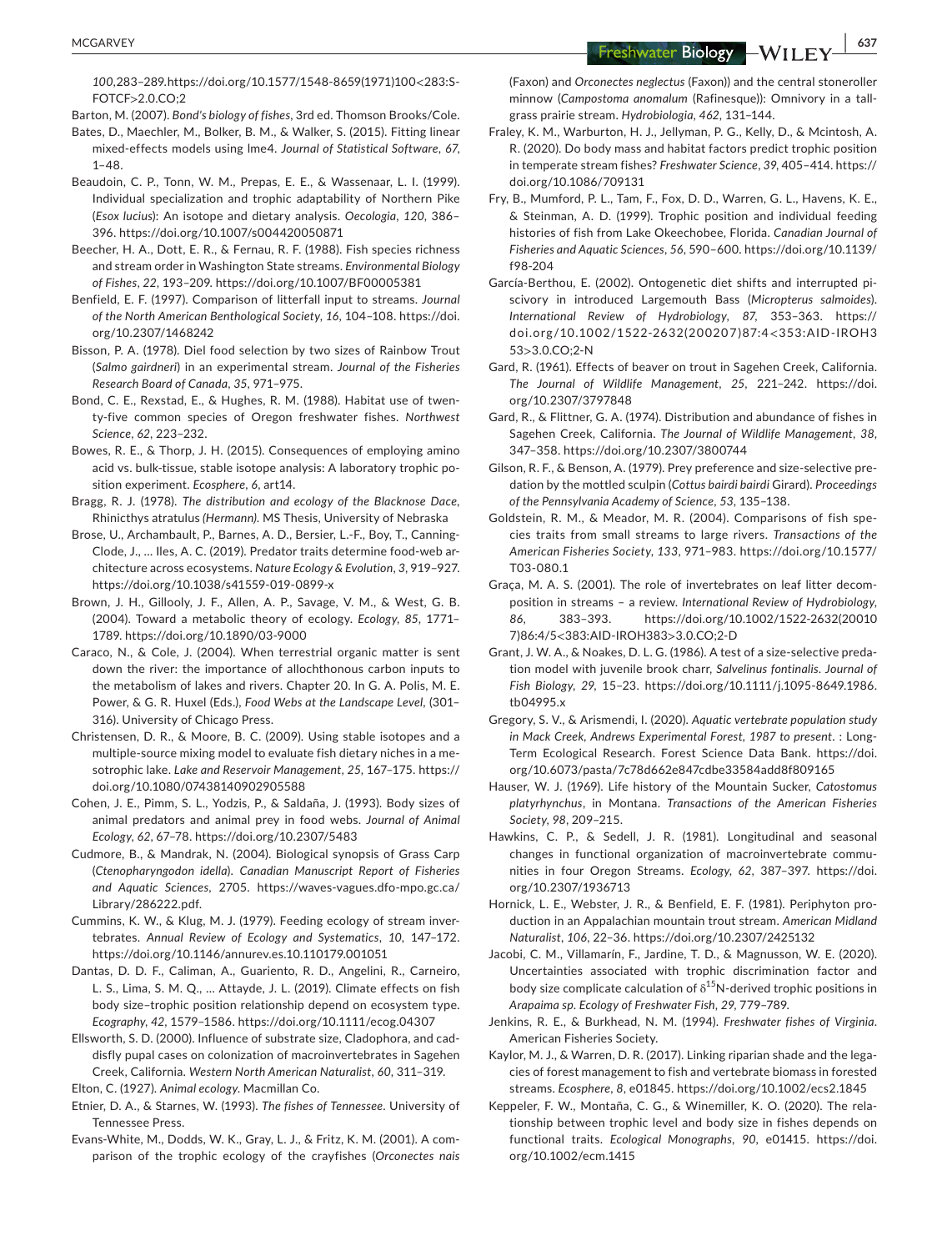**638 WILEY-Freshwater Biology <b>CONSERVEY AND THE EXAMPLE SERVEY MCGARVEY** 

- Keppeler, F. W., & Winemiller, K. O. (2020). Incorporating indirect pathways in body size–trophic position relationships. *Oecologia*, *194*, 177–191.<https://doi.org/10.1007/s00442-020-04752-3>
- Lachner, E. A. (1950). The comparative food habits of the cyprinid fishes *Nocomis biguttatus* and *Nocomis micropogon* in western New York. *Journal of the Washington Academy of Sciences*, *40*, 229–236.
- Lamberti, G. A., Gregory, S. V., Ashkenas, L. R., Li, J. L., Steinman, A. D., & McIntire, C. D. (1995). Influence of grazer type and abundance on plant-herbivore interactions in streams. *Hydrobiologia*, *306*, 179–188. <https://doi.org/10.1007/BF00017689>
- Lamberti, G. A., & Steinman, A. D. (1997). A comparison of primary production in stream ecosystems. *Journal of the North American Benthological Society*, *16*, 95–104. <https://doi.org/10.2307/1468241>
- Lassuy, D. R. (1991). *Herbivory by a north temperate stream fish,* Acrocheilus alutaceus *(Agassiz & Pickering)*. PhD Thesis. Oregon State University.
- Layman, C. A., Araujo, M. S., Boucek, R., Hammerschlag-Peyer, C. M., Harrison, E., … Bearhop, S. (2012). Applying stable isotopes to examine food-web structure: An overview of analytical tools. *Biological Reviews*, *87*, 545–562. [https://doi.](https://doi.org/10.1111/j.1469-185X.2011.00208.x) [org/10.1111/j.1469-185X.2011.00208.x](https://doi.org/10.1111/j.1469-185X.2011.00208.x)
- Layman, C. A., Winemiller, K. O., Arrington, D. A., & Jepsen, D. B. (2005). Body size and trophic position in a diverse tropical food web. *Ecology*, *86*, 2530–2535. <https://doi.org/10.1890/04-1098>
- Leland, H. V., Fend, S. V., Carter, J. L., & Mahood, A. D. (1986). Composition and abundance of periphyton and aquatic insects in a Sierra Nevada, California, stream. *The Great Basin Naturalist*, *46*, 595–611.
- Lennon, R. E., & Parker, P. S. (1960). The stoneroller, *Campostoma anomalum* (Rafinesque), in Great Smoky Mountains National Park. *Transactions of the American Fisheries Society*, *89*, 263–270.
- MacPhee, C. (1960). Postlarval development and diet of the Largescale Sucker, *Catostomus macrocheilus*, in Idaho. *Copeia*, *1960*, 119–125. <https://doi.org/10.2307/1440204>
- Magnan, P., & Fitzgerald, G. J. (1984). Ontogenetic changes in diel activity, food habits and spatial distribution of juvenile and adult Creek Chub, *Semotilus atromaculatus*. *Environmental Biology of Fishes*, *11*, 301–307. <https://doi.org/10.1007/BF00001377>
- McGarvey, D. J., & Hughes, R. M. (2008). Longitudinal zonation of Pacific Northwest (U.S.A.) fish assemblages and the species-discharge relationship. *Copeia*, *2008*, 311–321. [https://doi.](https://doi.org/10.1643/CE-07-020) [org/10.1643/CE-07-020](https://doi.org/10.1643/CE-07-020)
- McGinley, E. J., Raesly, R. L., & Seddon, W. L. (2013). The effects of embeddedness on the seasonal feeding of Mottled Sculpin. *The American Midland Naturalist*, *170*(2), 213–228. [https://doi.](https://doi.org/10.1674/0003-0031-170.2.213) [org/10.1674/0003-0031-170.2.213](https://doi.org/10.1674/0003-0031-170.2.213)
- Meehan, W. R. (1996). *Influence of riparian canopy on macroinvertebrate composition and food habits of juvenile salmonids in several Oregon streams*. Research Paper PNW-RP-496. : U.S. Department of Agriculture, Forest Service, Pacific Northwest Research Station.
- Merritt, R. W., Cummins, K. W., & Berg, M. B. (2017). Trophic relationships of macroinvertebrates. Chapter 20. In F. R. Hauer, & G. Lamberti (Eds.), *Methods in Stream Ecology, Volume 1*, (413–433). Academic Press.
- Minshall, G. W., Petersen, R. C., Cummins, K. W., Bott, T. L., Sedell, J. R., Cushing, C. E., & Vannote, R. L. (1983). Interbiome comparison of stream ecosystem dynamics. *Ecological Monographs*, *53*, 1–25. <https://doi.org/10.2307/1942585>
- Mittelbach, G. G., Osenberg, C. W., & Leibold, M. A. (1988). Trophic relations and ontogenetic niche shifts in aquatic ecosystems. In B. Ebenman, & L. Persson (Eds.), *Size-structured populations: Ecology and Evolution* (pp. 219–235). : Springer-Verlag.
- Mittelbach, G. G., & Persson, L. (1998). The ontogeny of piscivory and its ecological consequences. *Canadian Journal of Fisheries and Aquatic Sciences*, *55*, 1454–1465. <https://doi.org/10.1139/f98-041>
- Morrell, C. H. (1998). Likelihood ratio testing of variance components in the linear mixed-effects model using restricted maximum likelihood. *Biometrics*, *54*, 1560–1568. <https://doi.org/10.2307/2533680>
- Moyle, P. B., & Cech, J. J. (2004). *Fishes: An introduction to ichthyology*. Prentice-Hall Inc.
- Mundahl, N. D., & Ingersoll, C. G. (1989). Home range, movements, and density of the Central Stoneroller, *Campostoma anomalum*, in a small Ohio stream. *Environmental Biology of Fishes*, *24*, 307–311. [https://](https://doi.org/10.1007/BF00001405) [doi.org/10.1007/BF00001405](https://doi.org/10.1007/BF00001405)
- Newman, R. M., & Waters, T. F. (1984). Size-selective predation on *Gammarus pseudolimnaeus* by trout and sculpins. *Ecology*, *65*, 1535– 1545. <https://doi.org/10.2307/1939133>
- Noble, R. L. (1965). Life history and ecology of Western Blacknose Dace, Boone County, Iowa, 1963–1964. *Proceedings of the Iowa Academy of Science*, *72*, 282–293.
- Olson, M. H. (1996). Ontogenetic niche shifts in Largemouth Bass: Variability and consequences for first-year growth. *Ecology*, *77*, 179– 190.<https://doi.org/10.2307/2265667>
- Osenberg, C. W., Olson, M. H., & Mittelbach, G. G. (1994). Stage structure in fishes: resource productivity and competition gradients. In D. J. Stouder, K. L. Fresh, & R. J. Feller (Eds.), *Theory and application in fish feeding ecology* (pp. 151–170). : Belle W. Baruch Institute for Marine Biology and Coastal Research.
- Pappantoniou, A., & Dale, G. (1982). Comparative food habits of two minnow species: Blacknose Dace, *Rhinichthys atratulus* and Longnose Dace, *Rhinichthys cataractae*. *Journal of Freshwater Ecology*, *1*, 361–364.
- Paradis, Y., Bertolo, A., & Magnan, P. (2008). What do the empty stomachs of Northern Pike (*Esox lucius*) reveal? Insights from carbon (δ<sup>13</sup>C) and nitrogen (δ<sup>15</sup>N) stable isotopes. *Environmental Biology of Fishes*, *83*, 441–448.<https://doi.org/10.1007/s10641-008-9366-2>
- Parker, M. S. (1993). Predation by Pacific Giant Salamander larvae on juvenile Steelhead Trout. *Northwestern Naturalist*, *74*, 77–81. [https://](https://doi.org/10.2307/3536601) [doi.org/10.2307/3536601](https://doi.org/10.2307/3536601)
- Paterson, G., Drouillard, K. G., & Haffner, G. D. (2006). Quantifying resource partitioning in centrarchids with stable isotope analysis. *Limnology and Oceanography*, *51*, 1038–1044. [https://doi.](https://doi.org/10.4319/lo.2006.51.2.1038) [org/10.4319/lo.2006.51.2.1038](https://doi.org/10.4319/lo.2006.51.2.1038)
- Peters, R. H. (1983). *The ecological implications of body size*. Cambridge University Press.
- Phillips, G. L. (1969). Diet of minnow *Chrosomus erythrogaster* (Cyprinidae) in a Minnesota stream. *The American Midland Naturalist*, *82*, 99–109. <https://doi.org/10.2307/2423820>
- Pinnegar, J. K., & Polunin, N. V. C. (1999). Differential fractionation of δ13C and δ15N among fish tissues: Implications for the study of trophic interactions. *Functional Ecology*, *13*, 225–231.
- Post, D. M. (2002). Using stable isotopes to estimate trophic position: Models, methods, and assumptions. *Ecology*, *83*, 703–718.
- Potapov, A. M., Brose, U., Scheu, S., & Tiunov, A. V. (2019). Trophic position of consumers and size structure of food webs across aquatic and terrestrial ecosystems. *The American Naturalist*, *194*, 823–839. <https://doi.org/10.1086/705811>
- Power, M. E., & Matthews, W. J. (1983). Algae-grazing minnows (*Campostoma anomalum*), piscivorous bass (*Micropterus spp*.), and the distribution of attached algae in a small prairie-margin stream. *Oecologia*, *60*, 328–332. <https://doi.org/10.1007/BF00376847>
- Power, M. E., Matthews, W. J., & Stewart, A. J. (1985). Grazing minnows, piscivorous bass, and stream algae: Dynamics of a strong interaction. *Ecology*, *66*, 1448–1456.
- R Core Team (2019). *R: A language and environment for statistical computing*. R Foundation for Statistical Computing.
- Riede, J. O., Brose, U., Ebenman, B., Jacob, U., Thompson, R., Townsend, C. R., & Jonsson, T. (2011). Stepping in Elton's footprints: A general scaling model for body masses and trophic levels across ecosystems. *Ecology Letters*, *14*, 169–178. [https://doi.](https://doi.org/10.1111/j.1461-0248.2010.01568.x) [org/10.1111/j.1461-0248.2010.01568.x](https://doi.org/10.1111/j.1461-0248.2010.01568.x)
- Romanuk, T. N., Hayward, A., & Hutchings, J. A. (2011). Trophic level scales positively with body size in fishes. *Global Ecology*